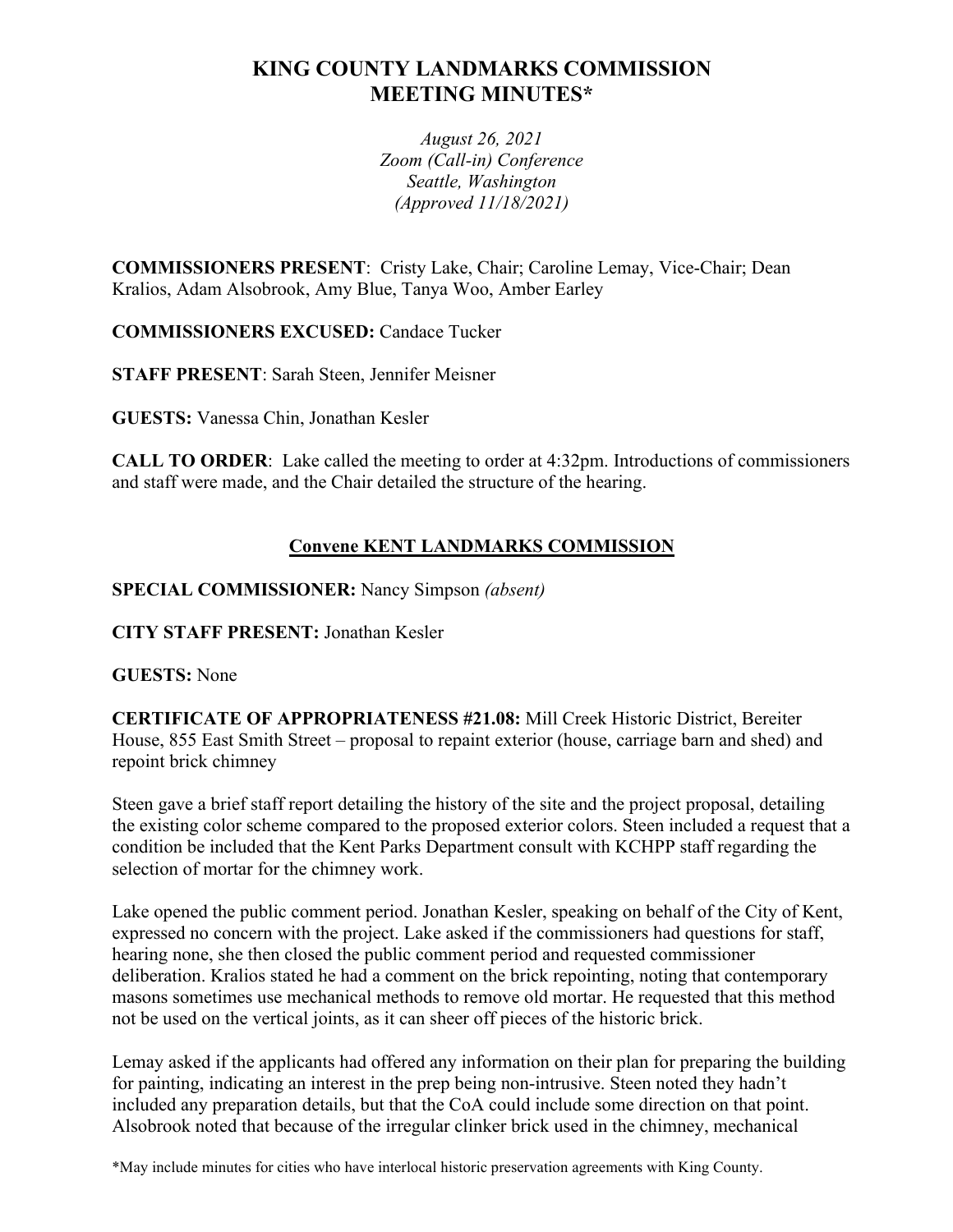King County Landmarks Commission Meeting Minutes August 26, 2021 Page **2** of **4**

methods of mortar removal should not be used for either the vertical or horizontal joints, as it could damage the irregular historic brick. He also noted that the mortar is currently tinted, so any replacement mortar should match the existing mortar tint. Alsobrook went on to strongly discourage the use of water blasting to remove existing paint, citing numerous issues with this method of paint removal, and requested that the surface be properly primed to accept the new paint layer. Kralios said painters are required to follow specific lead paint remediation protocols.

Kralios asked about the main entry door, noting it appeared stained. Steen said it was not included in the application. He also asked about the carriage barn trim detailing, if it was going to be all one color. Steen said that the body and trim colors of the house and carriage barn would match.

Blue asked for clarification on the chimney repointing methods, asking if staff should be consulted on all aspects. Steen suggested yes, as it would enable her to go out and work with the Parks masons on site. Lake asked for additional discussion. Hearing none, she requested a motion on the proposal.

Blue/Lemay moved to approve CoA 21.08 for exterior modifications as proposed with the following conditions: that parks staff consult with HPP staff regarding appropriate methods to repoint the historic chimney; and, that waterblasting not be employed to remove any existing paint. The motion passed 7-0.

#### **PUBLIC COMMENT:** None

**ADJOURN:** The KLC adjourned at 4:51 p.m.

## **Convene KING COUNTY LANDMARKS COMMISSION**

**CERTIFICATE OF APPROPRIATENESS #21.09:** Reynolds Farm and Indian Agency, 16816 SE 384th Street, Auburn – proposal for Phase 1 elements of a stabilization/restoration project

Steen offered a staff report on the Phase 1 restoration plan for the Indian Agency Cabin, detailing the known history of the structure and site, as well as the current plans being developed by the Muckleshoot Tribe for its restoration and repurposing as an interpretive exhibit space. After reviewing details of the cabin restoration plan, Steen noted that the SOI treatment intended for this phase of the project is based on a Restoration based approach, which includes removing features of the cabin installed after the target period of significance (c.1910) when it was used as an Indian Agency.

Lake asked if there was any public comment on this project. Hearing none, she invited the commissioners to ask questions of staff. Blue asked about the small new addition to the rear of the building over the concrete slab, proposed to be connected to a reconstructed (historically accurate) shed roof. Blue noted that under the Restoration treatment guidelines, features that had not been on the structure historically should not be added. Steen said that Standard 10 (Restoration) was primarily aimed at adding historical features not part of the original design (i.e Disney). Alsobrook echoed Blue's concern with the new addition over the concrete slab. He has concerns about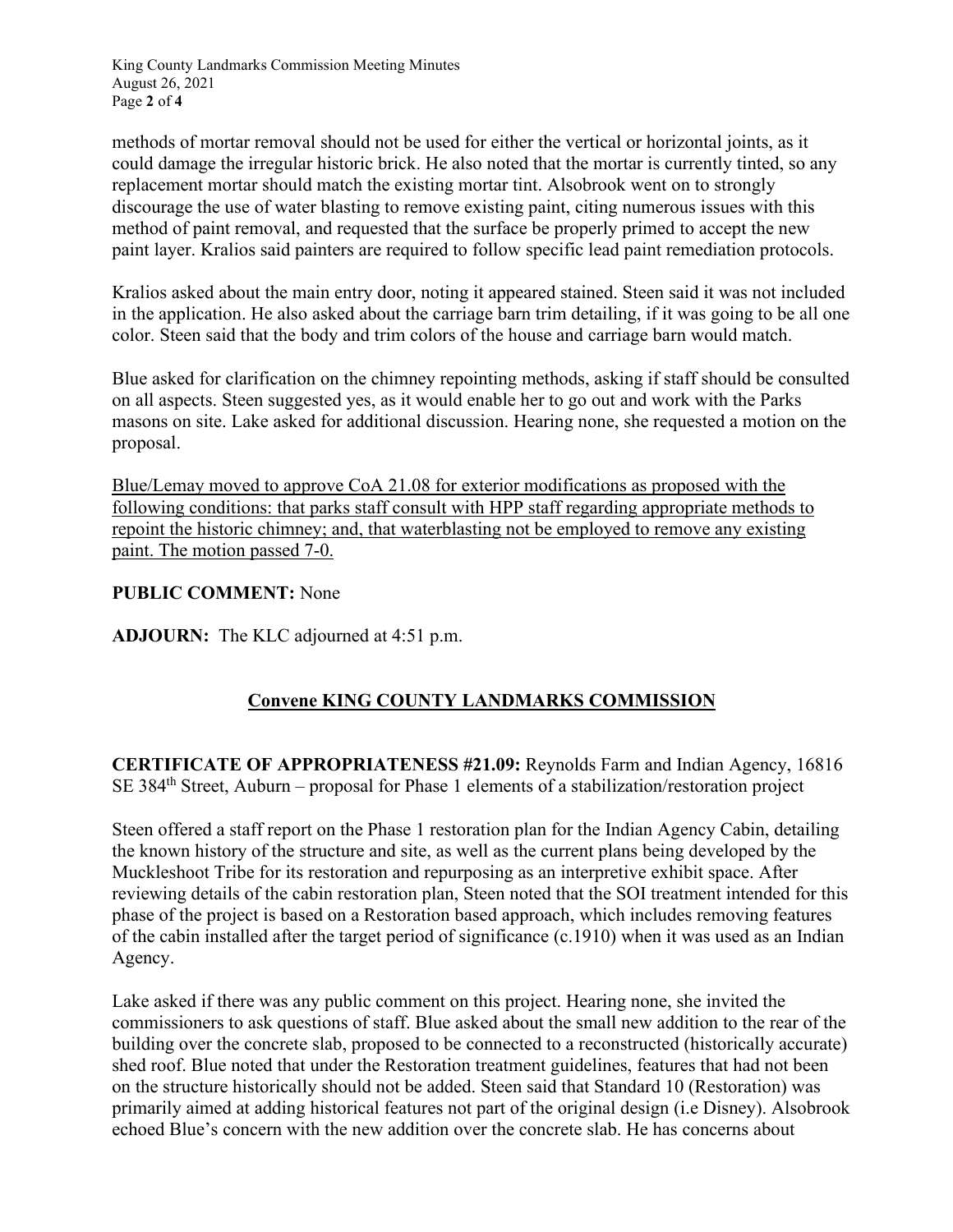King County Landmarks Commission Meeting Minutes August 26, 2021 Page **3** of **4**

potential archaeology on the site, so ground-disturbance should be limited as far as possible. He also noted that in this situation there is ample photographic documentation of the building, so following the documentation closely in restoration should be the approach.

Earley said she believed an archaeological assessment had been performed, and no features had been discovered. Steen said yes, a survey of the site had been completed, and the Tribe's cultural resources team were planning on having any ground disturbance monitored during the project. Lake asked if the existing rear shed roof extended over the concrete slab. Steen said that it did. Woo asked how the footings were proposed to be reinforced and asked if a geologic survey had been performed. Earley said that typically soils descriptions are included in the archaeological survey, but geologists are not usually involved. Woo said she saw this as two separate projects – one involved restoration of the cabin, the other was comprised of the new rear shed addition. Earley agreed that the new rear shed roof addition should be considered as part of another phase, not the restoration. Discussion continued around treatment methods and approaches. Alsobrook said the restoration work should adhere as closely as possible to the historic photos.

Alsobrook noted that the photos appeared to show both cedar shakes and sawn shingles. Steen agreed that it was difficult to discern from the 1910 photograph but given its age it is likely the cabin was initially roofed with cedar shake. Kralios asked if removing the chimney was part of the scope, Steen said yes. Kralios asked about interior roof rafters, if some would be replaced. Steen said that the proposal included retaining all sound historic material and replacing in-kind deteriorated material and/or later (not in-kind) replacement materials. Kralios also asked if there was a requirement to document what was being removed, Steen said yes, they would need to thoroughly photograph all aspects of the project.

Kralios asked about the plan for the window openings to prevent further deterioration. Steen said that a detailed window plan will be part of phase 2, and that the assumption is that the window openings will be covered until new window sash can be installed. Blue also asked about weather protection, noting that the new rear shed addition was intended to move the water runoff away from the concrete slab and pointing out that another solution would need to be proposed.

Alsobrook asked what features were known from the proposed 1890-1910 period of significance. Steen shared the application photographs. Blue said they can go ahead and condition the CoA to remove the small new shed addition. Lake asked if there would still be an issue with the shed addition if it clearly read as new. Earley stated that that should be considered under a separate CoA application. Meisner noted there wasn't enough information contained in the drawings to approve that addition in any case and suggested the archaeology survey be submitted in future CoA reviews. Earley agreed. Alsobrook said his concerns were based on the rarity of the resource, agreeing with Meisner that the new addition would need more design information to be considered. He noted the high standards the NPS used when restoring historic resource, relating them to the Restoration treatment approach in general.

Blue asked about the DRC's concern with the patina of old/new materials. Steen said that the question of comparative patina had come up in the DRC discussion, and the applicant had responded that because the old material wasn't treated, they were proposing to not treat the new material. Until the wood weathers, the raw cedar will appear very different than the old, but